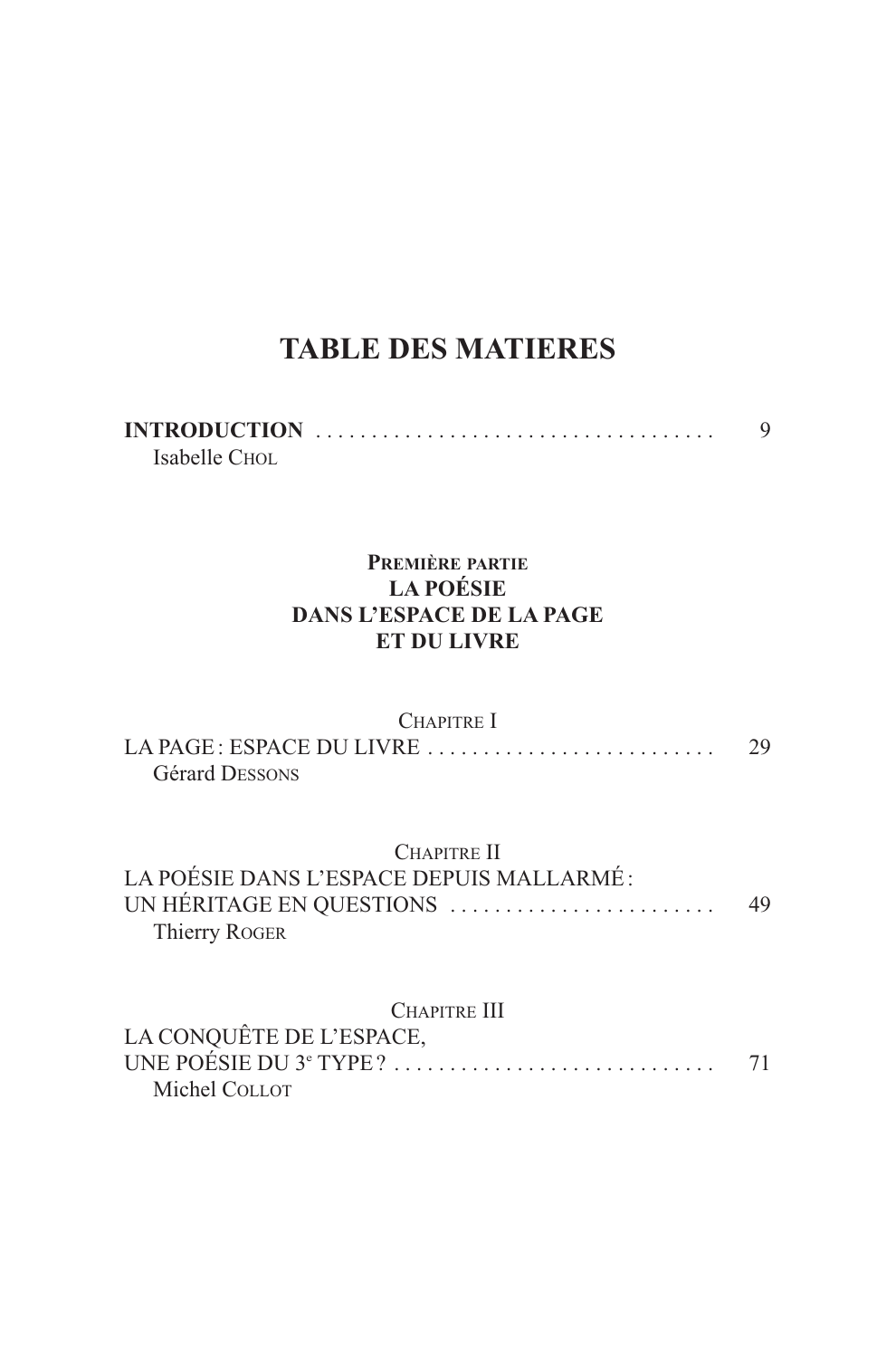## **DEUXIÈME PARTIE DIVERSITÉ ET CROISEMENT DES CONTEXTES**

| <b>CHAPITRE I</b>                                                            |     |
|------------------------------------------------------------------------------|-----|
| CONTEXTES ET INFLUENCES ESTHÉTIQUES                                          |     |
|                                                                              | 93  |
| <b>SPATIALISATION DES TEXTES ET DISCOURS DES POÈTES</b>                      |     |
| MOTS, CONCEPTS, CONTEXTES<br>Isabelle CHOL                                   | 94  |
| <b>DESCELLER LE SIGNE</b>                                                    |     |
| ESPACE ET POÉSIE DANS LES LETTRES BELGES<br>Denis LAQUREUX                   | 120 |
| «VILLE OCCUPÉE»: ANVERS-BERLIN-ANVERS<br><b>Jan BAETENS et Dirk DE GEEST</b> | 140 |
| POÉSIE ESPAGNOLE: UNE CRÉATION SOUS INFLUENCES -                             |     |
| <b>Bénédicte MATHIOS</b>                                                     |     |
| AUTOUR DU SURGISSEMENT DE LA POÉSIE                                          |     |
|                                                                              | 167 |
| <b>Júlio CASTAÑON GUIMARÃES</b>                                              |     |
| <b>CHAPITRE II</b>                                                           |     |
| À LA CROISÉE DES MEDIUMS                                                     | 183 |
| PUBLICITÉ ET POÉSIE VISUELLE : DU POÈME-AFFICHE                              |     |
| AUX POÈMES LUMINEUX                                                          | 183 |
| <b>Patrick SUTER</b>                                                         |     |
| UNE GÉOGRAPHIE MODERNISTE:                                                   |     |
| <b>CARTES POSTALES ET SPATIALISATION</b>                                     |     |
|                                                                              | 204 |
| <b>Anne REVERSEAU</b>                                                        |     |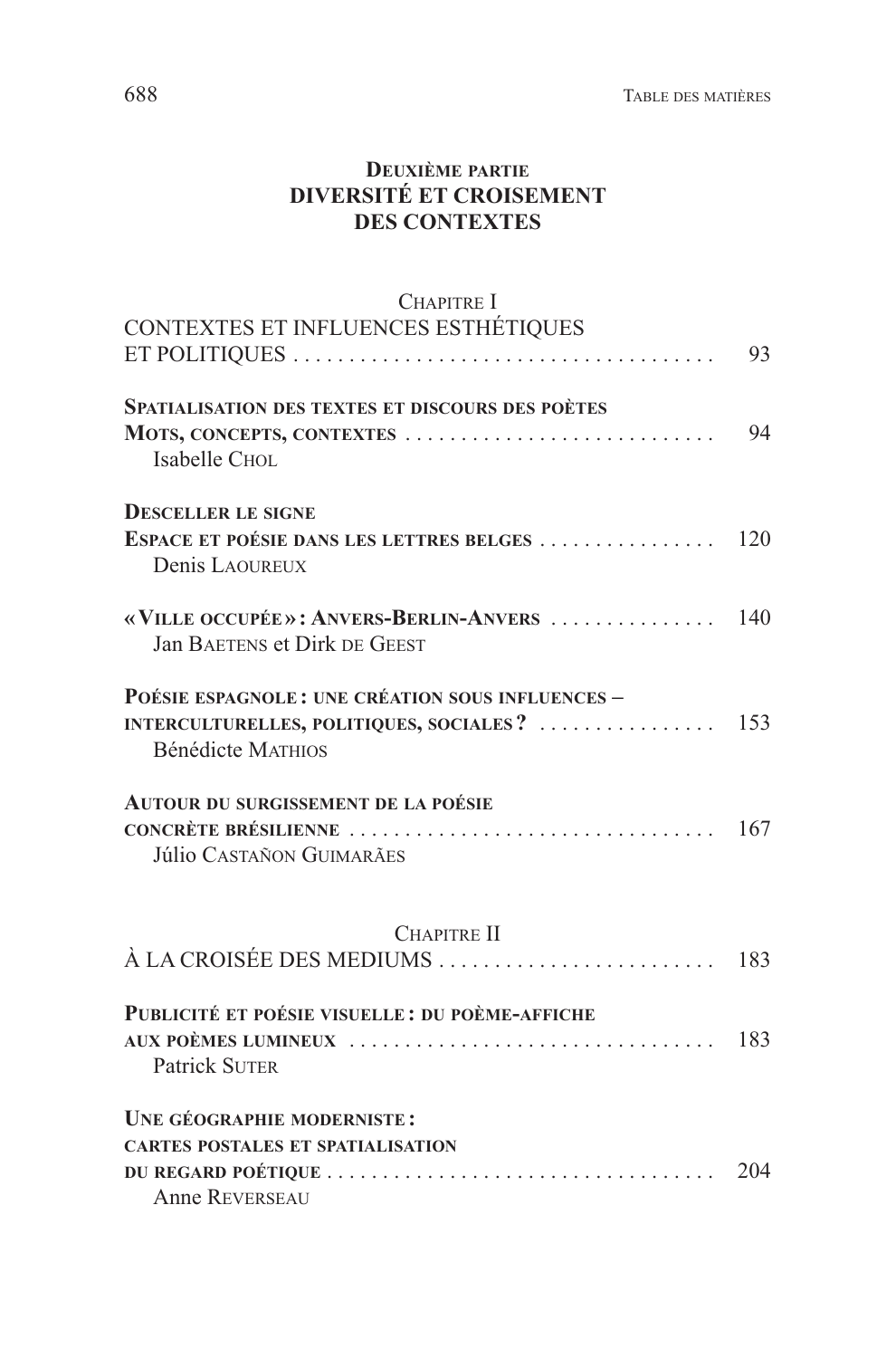| LA PHOTOGRAPHIE DANS L'ESPACE DES POÈTES  221<br>Philippe ORTEL                                                 |     |
|-----------------------------------------------------------------------------------------------------------------|-----|
| L'ÉCRAN ET L'ÉCRIT : LA SPATIALISATION DU TEXTE<br>DANS LE CINÉMA MUET ET LA POÉSIE MODERNE  244<br>Nadja COHEN |     |
| <b>CHAPITRE III</b>                                                                                             |     |
| ESPACES DE CRÉATION,                                                                                            |     |
|                                                                                                                 |     |
| LES ÉDITEURS DE «LIVRES GRAPHIQUES»                                                                             |     |
|                                                                                                                 |     |
| Sophie LESIEWICZ                                                                                                |     |
| L'AVANT-GARDE BUCARESTOISE :                                                                                    |     |
| ALGE, DE LA REVUE À L'AFFICHE $\ldots \ldots \ldots \ldots \ldots \ldots \ldots$ 279                            |     |
| Charlène CLONTS-TEODORESCU                                                                                      |     |
| «LES REVUES NE SONT PAS DES LIVRES»                                                                             |     |
| LA REVUE COMME ESPACE DE CRÉATION                                                                               |     |
|                                                                                                                 | 305 |
| Gaëlle THÉVAL                                                                                                   |     |
| LE FUTURISME ITALIEN ET LA MISE EN ESPACE DU MOT:                                                               |     |
| DE LA PAGE À LA RADIOPHONIE                                                                                     | 355 |
| Barbara MEAZZI                                                                                                  |     |
| L'ESPACE DU POÈME:                                                                                              |     |
|                                                                                                                 |     |
| <b>Anne-Christine ROYÈRE</b>                                                                                    |     |
| LA POÉSIE ANIMÉE :                                                                                              |     |
|                                                                                                                 |     |
| Philippe BOOTZ                                                                                                  |     |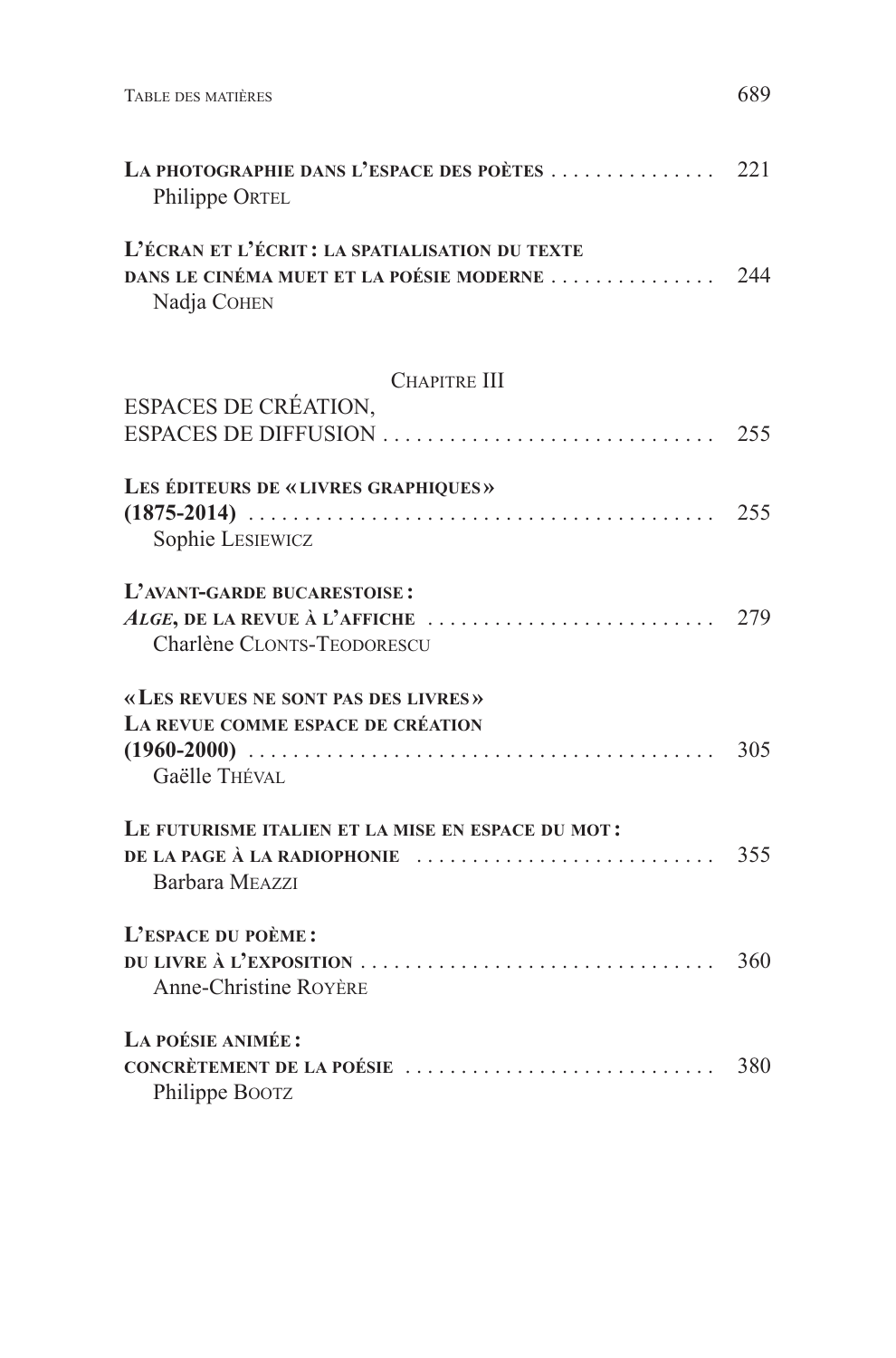## **TROISIÈME PARTIE DIVERSITÉ ET CROISEMENT DES PRATIQUES**

| CHAPITRE I                                                                                                                                             |     |
|--------------------------------------------------------------------------------------------------------------------------------------------------------|-----|
|                                                                                                                                                        | 397 |
| <b>ESPACE ET ESPACEMENT</b><br><b>Isabelle ALFANDARY</b>                                                                                               |     |
| <b>ESPACEMENT ET NOUVEAUTÉ DES FORMES</b><br>DANS LA POÉSIE FRANÇAISE<br><b>Isabelle CHOL</b>                                                          | 414 |
| L'ÉCHELONNEMENT DES VERS                                                                                                                               |     |
| <b>DANS LA POÉSIE ESPAGNOLE:</b><br>EXPÉRIMENTATION OU NOUVELLE NORME?  443<br>Bénédicte MATHIOS                                                       |     |
| Jacques DÜRRENMATT                                                                                                                                     | 459 |
| DES ÉLÉMENTS DE PONCTUATION BLANCHE<br><b>Michel FAVRIAUD</b>                                                                                          |     |
| <b>CHAPITRE II</b>                                                                                                                                     |     |
| LE DESSIN DU POÈME                                                                                                                                     | 489 |
| «ANCH'IO»: LE CALLIGRAMME<br>COMME RÉPONSE « CUBISTE » AUX MOTS EN LIBERTÉ  489<br>Philippe GEINOZ                                                     |     |
| LES ENJEUX DU POÈME SPATIAL:<br>L'EXEMPLE DE PIERRE GARNIER $\ldots \ldots \ldots \ldots \ldots \ldots \ldots$ 503<br>Claude DEBON et Martial LENGELLÉ |     |